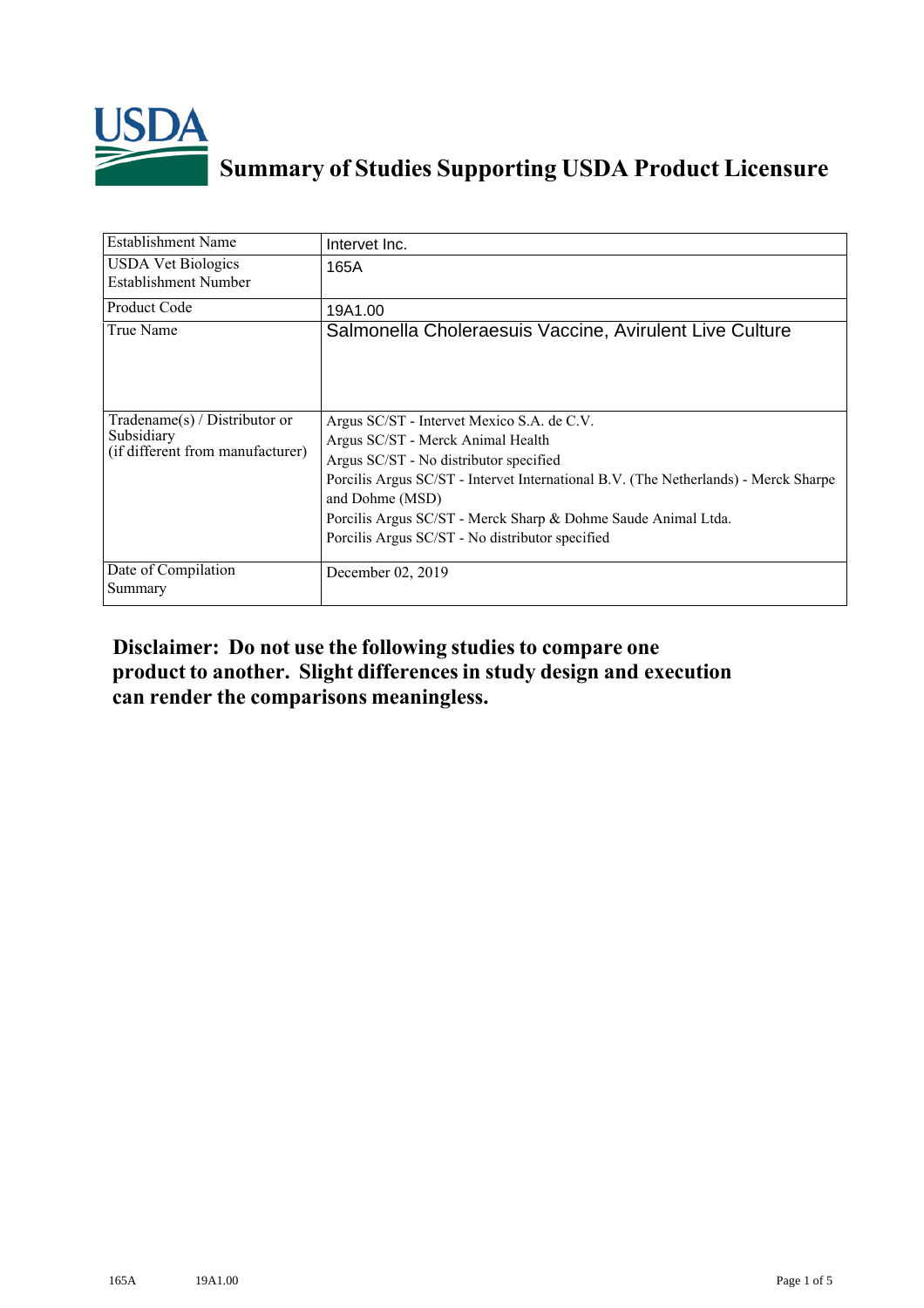| <b>Study Type</b>              | Efficacy                                                                                                                                                                                                                                                                                                                           |
|--------------------------------|------------------------------------------------------------------------------------------------------------------------------------------------------------------------------------------------------------------------------------------------------------------------------------------------------------------------------------|
| <b>Pertaining to</b>           | Salmonella choleraesuis                                                                                                                                                                                                                                                                                                            |
| <b>Study Purpose</b>           | Efficacy against disease caused by Salmonella choleraesuis                                                                                                                                                                                                                                                                         |
| <b>Product Administration</b>  |                                                                                                                                                                                                                                                                                                                                    |
| <b>Study Animals</b>           |                                                                                                                                                                                                                                                                                                                                    |
| <b>Challenge Description</b>   |                                                                                                                                                                                                                                                                                                                                    |
| <b>Interval observed after</b> |                                                                                                                                                                                                                                                                                                                                    |
| challenge                      |                                                                                                                                                                                                                                                                                                                                    |
| <b>Results</b>                 | Study data were evaluated by USDA – APHIS prior to product<br>licensure and met regulatory standards for acceptance at the time<br>of submission. No data are published because this study was<br>submitted to USDA - APHIS prior to January 1, 2007, and<br>APHIS only requires publication of data submitted after that<br>date. |
| <b>USDA Approval Date</b>      | July 18, 2002                                                                                                                                                                                                                                                                                                                      |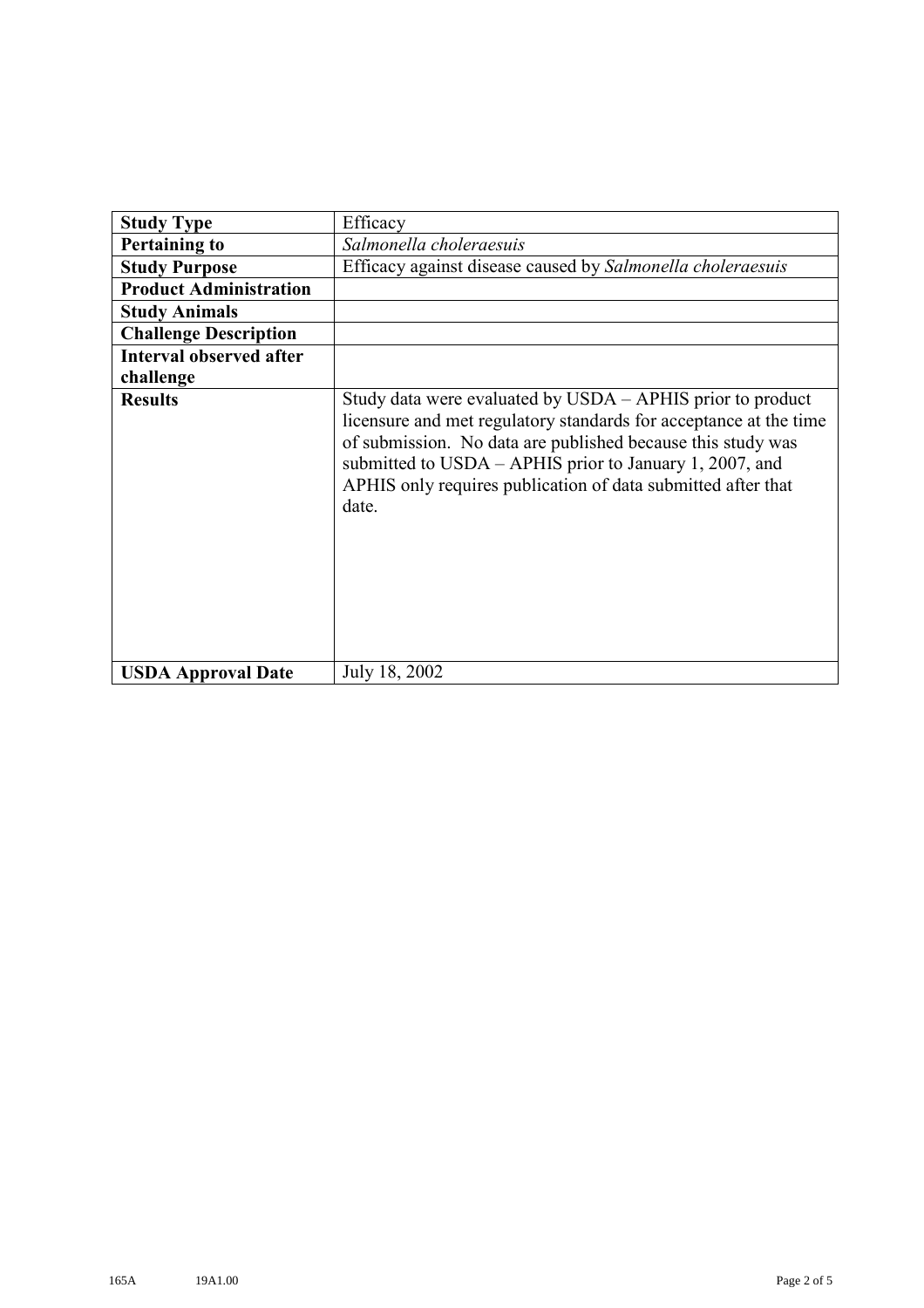| <b>Study Type</b>              | Efficacy                                                                                                                                                                                                                                                                                                                    |
|--------------------------------|-----------------------------------------------------------------------------------------------------------------------------------------------------------------------------------------------------------------------------------------------------------------------------------------------------------------------------|
|                                |                                                                                                                                                                                                                                                                                                                             |
| <b>Pertaining to</b>           | Salmonella typhimurium                                                                                                                                                                                                                                                                                                      |
| <b>Study Purpose</b>           | Efficacy against disease caused by Salmonella typhimurium                                                                                                                                                                                                                                                                   |
|                                | including shedding                                                                                                                                                                                                                                                                                                          |
| <b>Product Administration</b>  |                                                                                                                                                                                                                                                                                                                             |
| <b>Study Animals</b>           |                                                                                                                                                                                                                                                                                                                             |
| <b>Challenge Description</b>   |                                                                                                                                                                                                                                                                                                                             |
| <b>Interval observed after</b> |                                                                                                                                                                                                                                                                                                                             |
| challenge                      |                                                                                                                                                                                                                                                                                                                             |
| <b>Results</b>                 | Study data were evaluated by USDA-APHIS prior to product<br>licensure and met regulatory standards for acceptance at the time<br>of submission. No data are published because this study was<br>submitted to USDA-APHIS prior to January 1, 2007, and APHIS<br>only requires publication of data submitted after that date. |
| <b>USDA Approval Date</b>      | September 9, 1999                                                                                                                                                                                                                                                                                                           |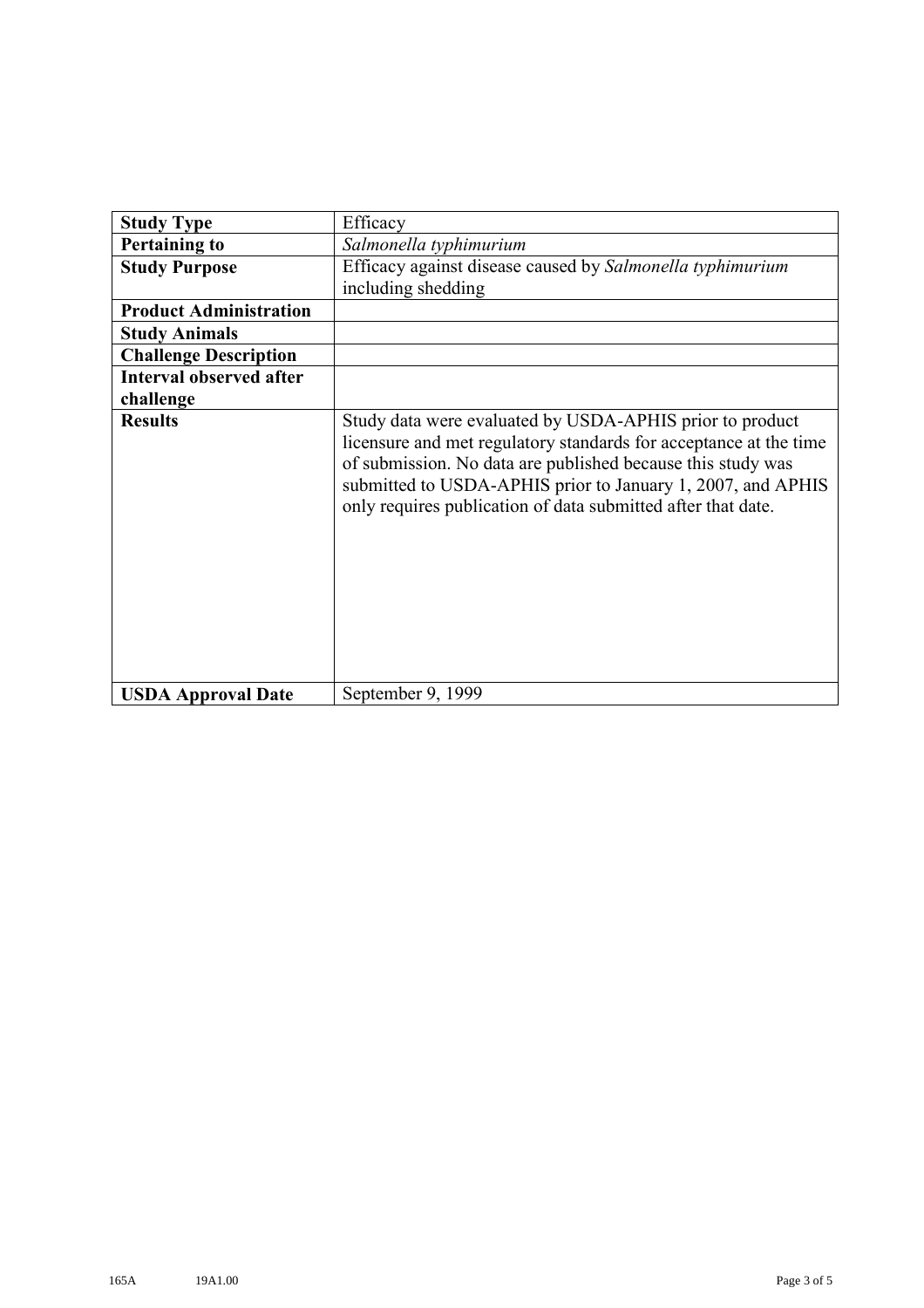| <b>Study Type</b>              | Efficacy                                                                                                                                                                                                                                                                                                                    |
|--------------------------------|-----------------------------------------------------------------------------------------------------------------------------------------------------------------------------------------------------------------------------------------------------------------------------------------------------------------------------|
| <b>Pertaining to</b>           | Salmonella typhimurium                                                                                                                                                                                                                                                                                                      |
| <b>Study Purpose</b>           | Efficacy against disease caused by Salmonella typhimurium                                                                                                                                                                                                                                                                   |
| <b>Product Administration</b>  |                                                                                                                                                                                                                                                                                                                             |
| <b>Study Animals</b>           |                                                                                                                                                                                                                                                                                                                             |
| <b>Challenge Description</b>   |                                                                                                                                                                                                                                                                                                                             |
| <b>Interval observed after</b> |                                                                                                                                                                                                                                                                                                                             |
| challenge                      |                                                                                                                                                                                                                                                                                                                             |
| <b>Results</b>                 | Study data were evaluated by USDA-APHIS prior to product<br>licensure and met regulatory standards for acceptance at the time<br>of submission. No data are published because this study was<br>submitted to USDA-APHIS prior to January 1, 2007, and APHIS<br>only requires publication of data submitted after that date. |
| <b>USDA Approval Date</b>      | September 9, 1999                                                                                                                                                                                                                                                                                                           |